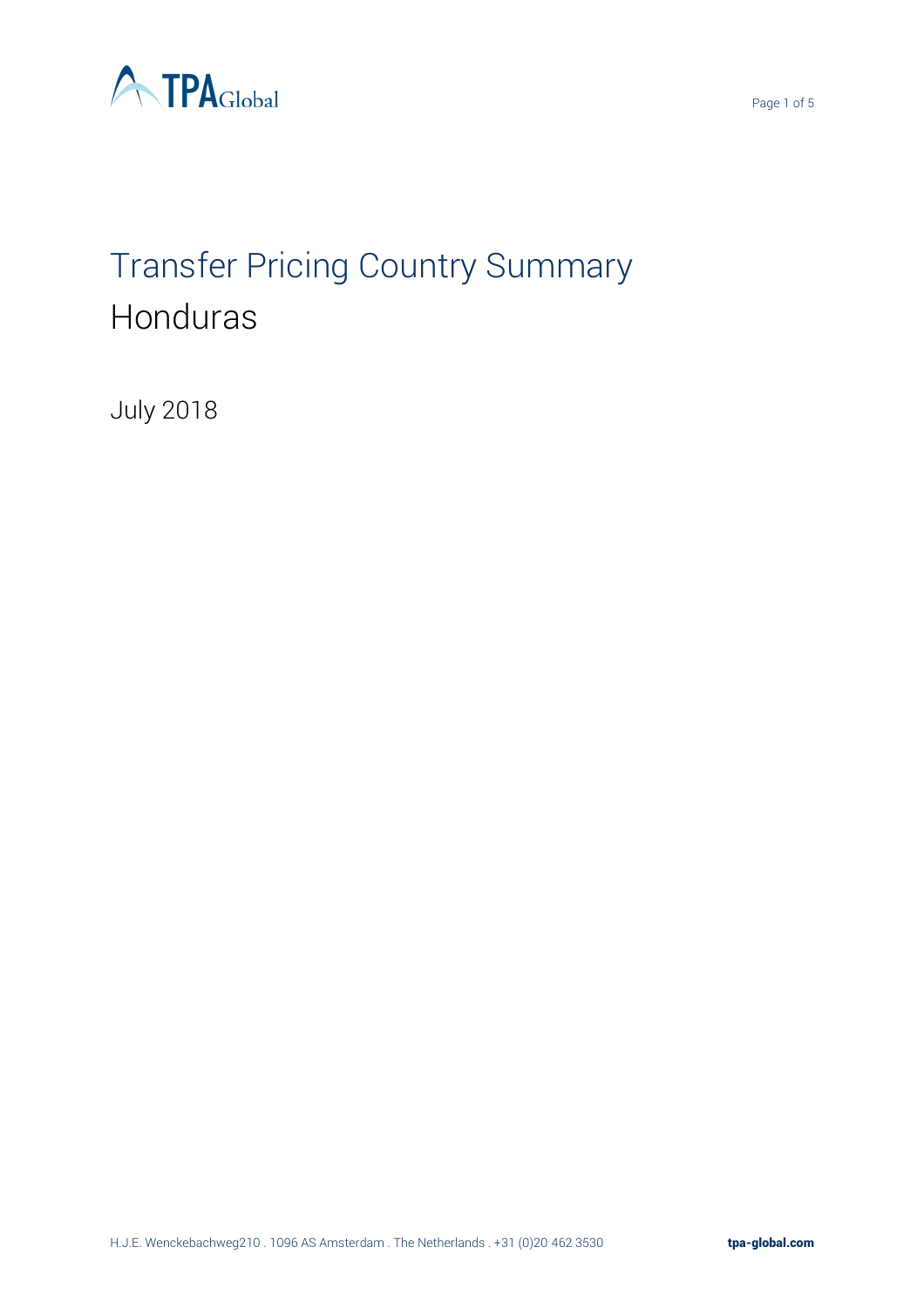

## Legislation

#### Existence of Transfer Pricing Laws/Guidelines

Transfer pricingfirst regulations in Honduras were introduced through Agreement 027of 6 May 2015<sup>1</sup>.

Later, on December 2016 Honduras enacted a new Tax Code (Decree No. 170-2016<sup>2</sup> )which article 113 modifies transfer pricing regulations from fiscal year 2017, establishing that companies and individualswith related parties within the Honduran territory are not subject to transfer pricing study ("TP Study"). This rule is not applicable if the national related party belongs to a special regime or has tax benefits.

Although Honduras is not a member of the OECD, the Honduras tax authorities*,* Dirección Ejecutivade Ingresos ("DEI"- per its initials in Spanish)or Executive Direction of Income, generally accepts the OECD Transfer Pricing Guidelines as a specialized technical reference but not as a supplementary source of law interpretation.

#### Definition of Related Party

According to Article 3.3 of Honduras' Transfer Pricing Regulation Law, two or more entities can be considered as related parties when:

- A physical or corporate entity, legally (and properly documented) participates directly or indirectly in the control or capital of another physical or corporate entity;
- A physical or corporate entity, legally (and properly documented) participates directly or indirectly in the control or capital of said two or more physical or corporate entities;
- They are entities that conform a decision-taking unit, where one of them owns at least 50% of the other and is related with the second entities in one of the following situations:
	- o Has the majority of voting rights, or has the faculty of naming or removing the majority of the members of the administrative organ of the enterprise;
	- $\circ$  Is able to, by internal arrangements between partners, of the majority of voting rights;
	- o Has designated the majority of the members of the administrative organ of the enterprise;
- Commercial or financial transactions are being carried out between local physical or corporate entities and entities located in tax havens (at this moment, there is no official list that indicates the tax havens, but it is soon expected to be published);
- A local resident corporation has foreign permanent establishments.

#### Transfer Pricing Scrutiny

 $\overline{a}$ 

<sup>1</sup> See http://www.sefin.gob.hn/?p=69223

<sup>2</sup> See http://www.sefin.gob.hn/?p=73415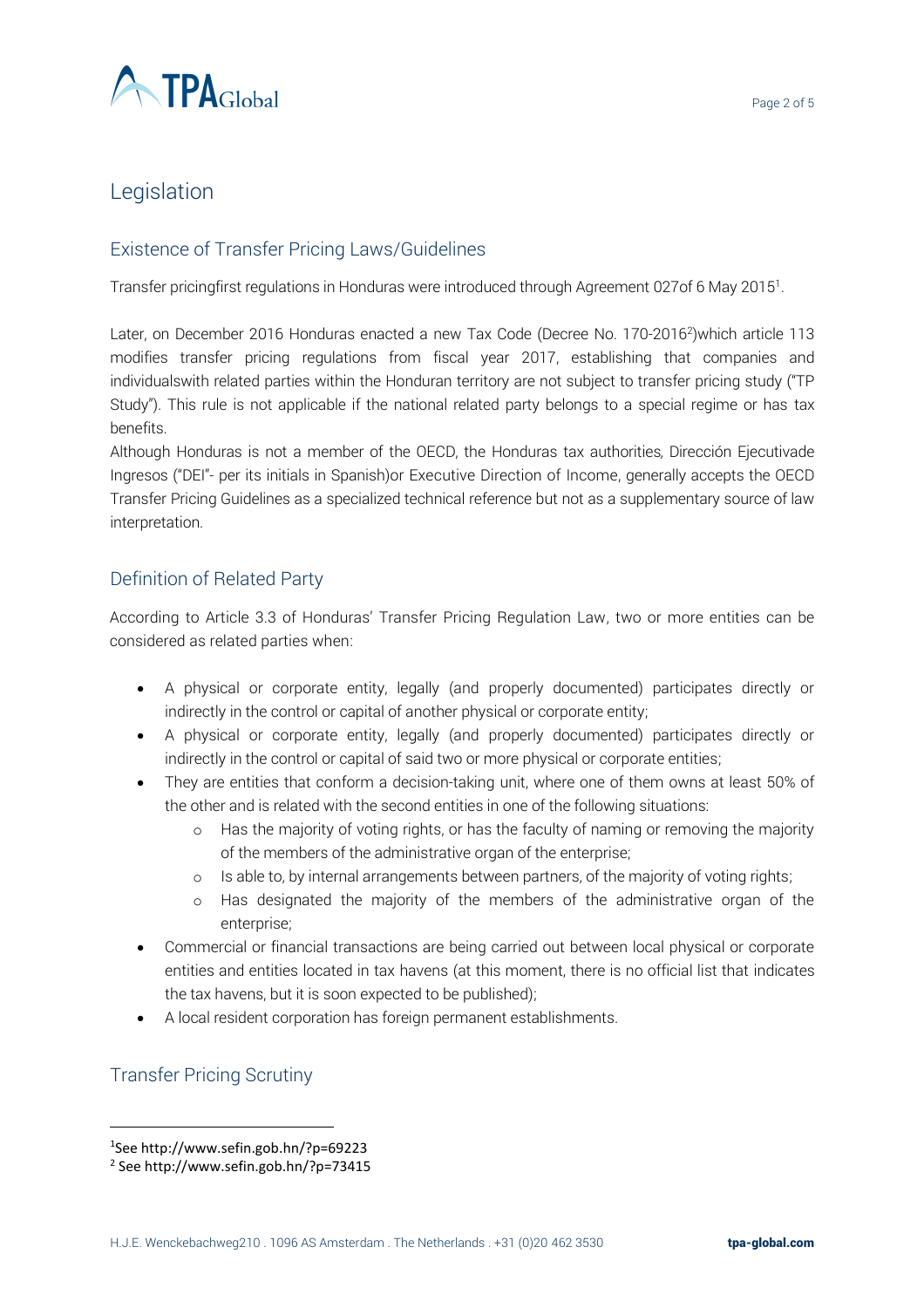

The transfer pricing rules put the burden of proof on the taxpayer. The taxpayer is required to substantiate that the transactions with related parties are undertaken on an arm's length basis and in accordance with the transfer pricing rules and regulations.

### Transfer Pricing Penalties

The penalties for the violations to transfer pricing regulations are defined in articles 18 and 19 of the transfer pricing regulation law, these are described below:

- In case of lack of compliance in supplying the required information or supplying incomplete information, as per requested by the DEI. Penalty: US\$10,000
- Declaring a lower taxable income than the one determined by two independent parties in comparable situations. Penalty: 15% of the tax difference.
- Committing the two previous mentioned violations. Penalty: 30% of the tax difference or US\$20.000, whichever is the highest will be the sanction.
- Any additional infringements of the transfer pricing regulation law. Penalty: US\$5,000.

#### Advance Pricing Agreement (APA)

Taxpayers can request an APA with the Tax Administration, in order to request the valuation of transactions among related parties.The proposal can be accepted, rejected or modified by the Executive Direction of Income. If the agreement is accepted, it would be valid for a time frame between 2 and 5 fiscal periods, depending on the agreement that was reached. APA procedures do not have a special rule;it is roughly specified in article 13 of the Decree 232-2011.

# Documentation and Disclosure Requirements

#### Tax Return Disclosures

Honduran companies are not required to provide a transfer pricing study regarding their transactions with related Honduran companies that are not established under a special regime.

Taxpayers must declare the amounts of loans contracted with local or abroad-related entitiesat the end of the fiscal period. In addition, they must declare the financial expenses for loans contracted with local or abroad related entities in which they incurred over the fiscal period.

The taxpayers need to present the declaration if:

• Taxpayers undertaking transactions with related parties where the transaction amounts equal or exceed on the gross equity \$500.000,00 at the end of the year;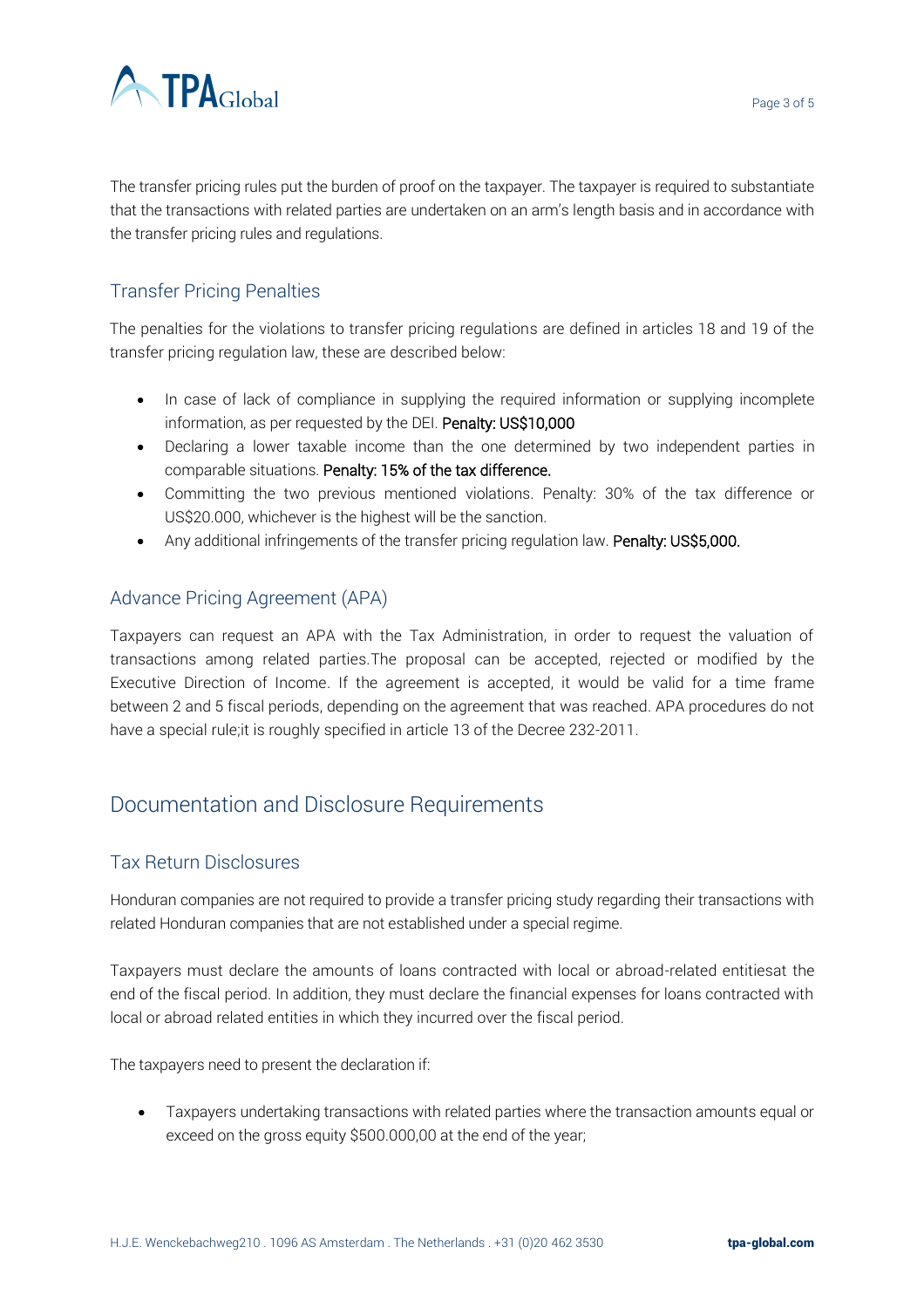

- Taxpayers undertaking transactions with residents or persons domiciled in a low tax jurisdiction, irrespective of the amount of their gross equity or gross income, also need to annually file TP informative return;
- If categorized as Large or Medium taxpayers.

#### Level of Documentation

The taxpayer is obliged to present a TP informative return as well as to prepare a TP Study that comprises all the information regarding transactions with its related parties and their corresponding analysis. The regulations indicating the declaration obligations of the taxpayer will be published afterwards through regulation. Specifically the taxpayers will be obligated to present:

- Sufficient information and analysis that demonstrates the arm's length price established in transactions between related parties;
- Any information that the Tax Administration considers deems appropriate.

#### Record Keeping

Records must be kept in accordance with the provisions of the Taxation Code. The article 136 established for the status of limitation of information for tax returns presenting confusing information, or in case of partial of total lack of tax payment is 10 years.

#### Language for Documentation

Documentation should be in Spanish; however, some information (e.g. business description of foreign comparables) may be submitted in English. Furthermore, Honduras tax authorities may require a translation into Spanish of such information.

#### Small and Medium Sized Enterprises (SMEs)

There are no special considerations for the SMEs

#### Deadline to Prepare Documentation

The supporting documentation must be prepared upon request, onwardstheTransfer pricing Declaration.

#### Deadline to Submit Documentations

The deadline to submit the TP informative return is from 1 Januaryto 30 April of the following year that is being reported. If taxpayers have an special fiscal year, the deadline within the next 3 months after the closing of the fiscal year.